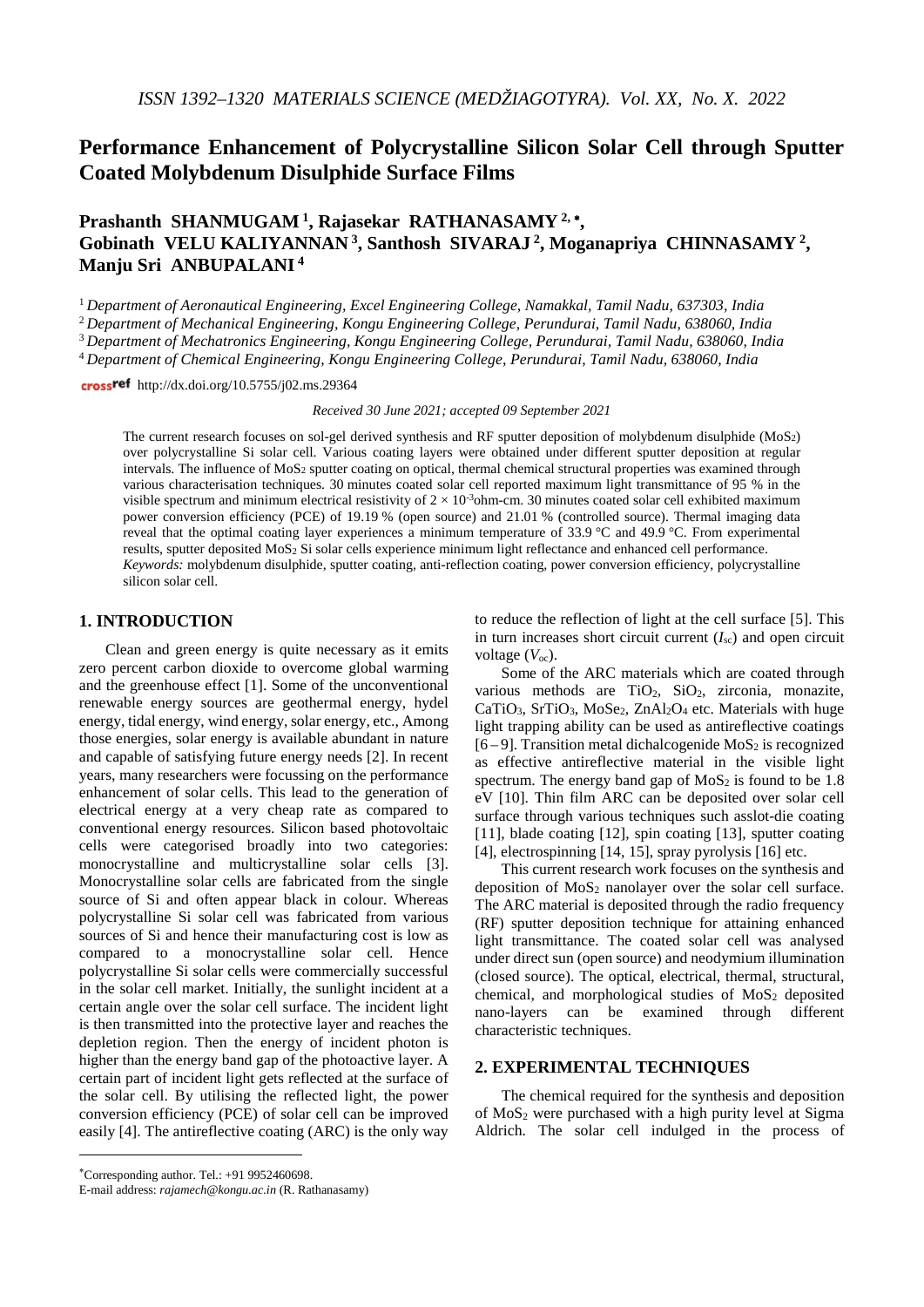performance enhancement was a commercial polycrystalline Si solar cell. The standard solar cell with dimensions  $5.2 \text{ cm} \times 3.8 \text{ cm}$  was procured from Vikram Solar, India.

# **2.1. Synthesis of molybdenum disulphide**

For the synthesis of transition metal dichalcogenide MoS2, first and foremost 0.2 grams of ammonium molybdate tetrahydrate was dissolved in 800 ml of deionized water. Then 400 mg of thioacetamide was added with the existing mixture and then stirred at a constant rate. Followed by the addition of 50 mg of diethylenetriamine pentaacetic acid and then stirred for about 120 minutes for attaining brown sol. The brown sol is dried in a hot air oven at 65 °C for 13 hours resulting in the formation of a bronze coloured gel. Thus, obtained xerogel is placed in a tube furnace under argon atmosphere at 180 sccm lead to the formation of  $MoS<sub>2</sub>$ .

# 2.2. Pelletisation and sputter deposition of MoS<sub>2</sub>

The material which is to be sputter coated over the surface should be in solid circular disc form with the approximate dimension of 5 cm diameter and 0.48 cm thickness. The target was initially loaded into the mild steel die containing base plate, solid and hollow shaft like arrangement. With the help of the universal testing machine, a very high compressive force of 1.35 GPa was imposed on mild steel die resulting in the formation of the solid target material.

The silicon solar cell was initially pre-cleaned with ethanol and dried for 5 minutes at room temperature. Then the solar cell and the prepared solid target were loaded in the substrate and target holder. The reactor used in the deposition process is RF magnetron sputtering reactor[\[17\]](#page-6-3). Sputter power of 250 W was supplied to the target material which is a place at the argon atmosphere. The generated plasma ionises the argon gas. Now, the ionised argon gas sputters off the target material elements and thus facilitates thin deposition over the substrate. The sputter deposition of  $MoS<sub>2</sub>$  was performed under various sputtering time such as 10, 20, 30, and 40 minutes. The various  $MoS<sub>2</sub>$  coated samples were represented as M1 (10 min), M2 (20 min), M3 (30 min), and M4 (40 min). These layers were deposited at a vacuum pressure of  $6 \text{ N/m}^2$ . The operating parameters of sputter deposited  $MoS<sub>2</sub>$  are shown in Table 1.

**Table 1.** Operating parameters of sputter deposited MoS<sub>2</sub>

| Deposition<br>layers | Time<br>duration,<br>mins | Layer<br>thickness,<br>nm | Substrate<br>target<br>distance.<br>cm | Sputter<br>Power,<br>w |
|----------------------|---------------------------|---------------------------|----------------------------------------|------------------------|
| M1                   | 10                        | 98                        | 4.5                                    | 250                    |
| M <sub>2</sub>       | 20                        | 176                       |                                        |                        |
| M3                   | 30                        | 288                       |                                        |                        |
|                      |                           |                           |                                        |                        |

#### **2.3. Characterization methods**

The structural properties and crystallinity level of synthesised  $MoS<sub>2</sub>$  were examined through X-ray diffraction technique on X'Pert Proanalyzer. The surface of various  $MoS<sub>2</sub> coated samples, in addition to their coating thickness,$ 

were analyzed through FE- SEM technique using TESCAN MIRA 3. The chemical constitution of optimal thin film sputter coating was found using energy dispersive spectroscopy (EDAX). Then surface morphology of optimal thin film coating in 2D and 3D was determined through atomic force microscopy (AFM) using Tosca 400. The optical properties such as transmittance and reflectance were interpreted under the open and closed atmospheric conditions with the help of UV- visible spectroscopy on Varian cary 5000. I-V characteristic curves of the various coated samples under open and closed conditions were obtained using Keithley 2450 source meter. The electrical resistivity of solar cell samples has been examined through the four probe technique on Four probe SK012. The effect of temperature on different coated samples was studied using IR Fluke thermal imager.

### **3. RESULTS AND DISCUSSION**

The diffraction peaks of synthesized transition metal dichalcogenide match exactly with the standard JCPDS card No. 00-037-1492 and confirms the cubic crystal arrangement. The peaks of diffraction were found to be sharp. The sharp diffraction peaks indirectly represent the high crystalline nature of synthesised  $MoS<sub>2</sub>$  powder. The Miller indices of synthesised ARC material was interpreted as follows: (002), (100), (101), (102), (103), (106), (105), (106), (110), (008) and (108). The XRD diffraction peak positions were indicated in Fig. 1.



**Fig. 1.** XRD pattern of synthesised MoS2

The surface morphology of various thin film  $MoS<sub>2</sub>$ coatings and their corresponding cross sectional thickness were studied using FESEM images and are indicated in Fig. 2 and Fig. 3. The compactness and dense surface coating were mainly based on different sputter deposition machining parameters such as sputter power, sputter time, vacuum chamber pressure, type of target material, the distance between target and substrate, sputter power, and type of inert gas used inside the chamber. The grains size increases until saturation state with the increase in sputter power and sputter time. The cross-sectional thickness of various sputter deposited  $MoS<sub>2</sub>$  silicon solar cells were found to be 98 nm, 176 nm, 288 nm, and 378 nm.

From these values, it is clear that increasing sputter coating time directly increases the thickness of the coating. The optimal coating thickness was found to be 288 nm at which maximum power conversion efficiency is achieved at both open and closed sources.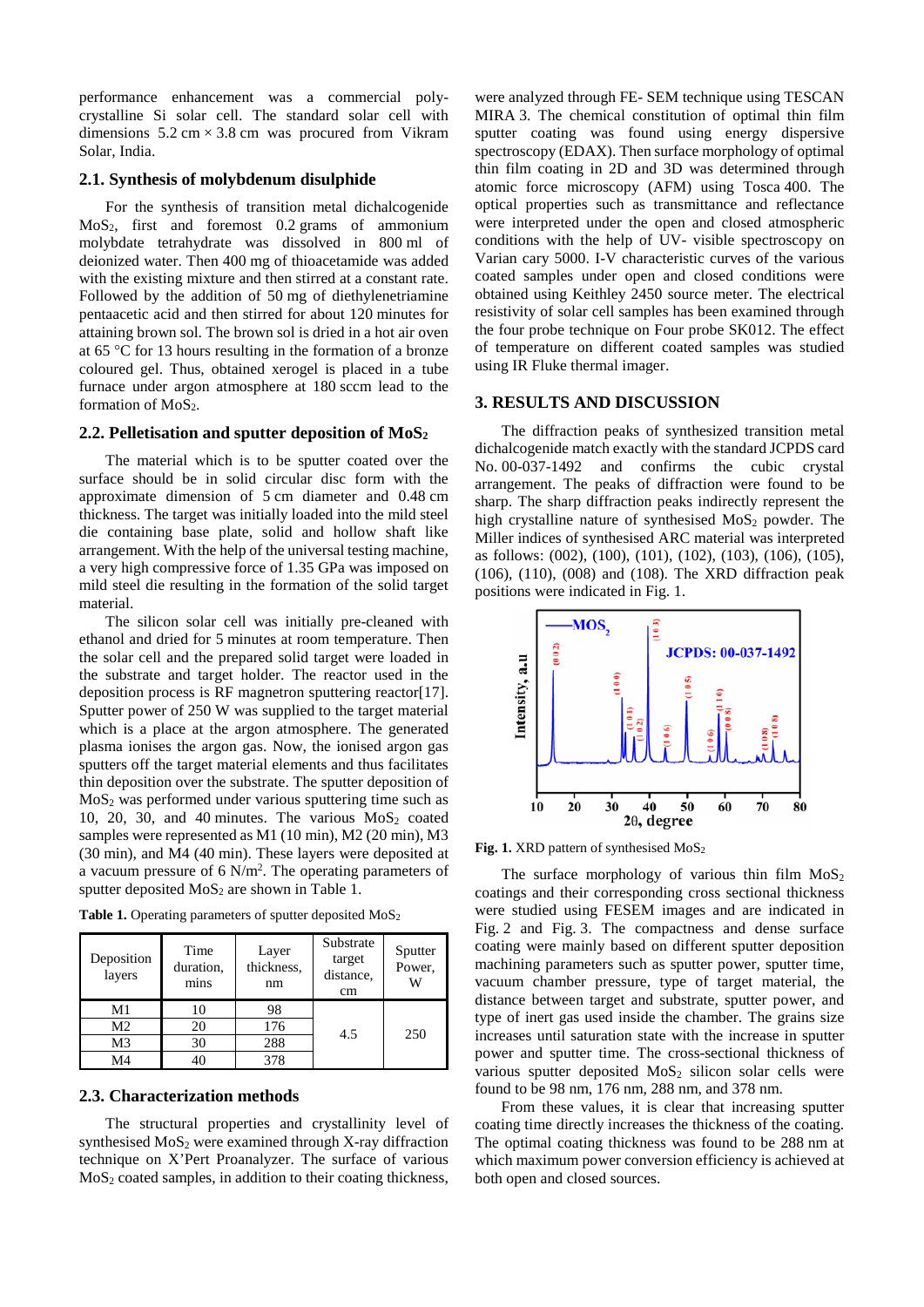

**Fig. 2.** Surface morphology of various ARC sputter coated solar cells through FESEM:  $a-M1$ ;  $b-M2$ ;  $c-M3$ ;  $d-M4$ 

The elemental composition of optimal thin film  $MoS<sub>2</sub>$ coated solar cell (M3) was identified through energy dispersive X-ray spectrometer (EDAX) as shown in Fig. 4 and Table 2. The existence of elements such as S, Mo and Si at maximum amounts confirms the coated material as MoS2. The optimal solar cell (M3) was identified through the calculation of power output in response with the incident solar light.

| <b>Table 2.</b> EDAX results of M3 coated solar cells |
|-------------------------------------------------------|
|-------------------------------------------------------|

| Element | Atomic<br>percentage, % | Weight<br>percentage, % | Net Int. |
|---------|-------------------------|-------------------------|----------|
| Si      | 87.8                    | 63.1                    | 838.96   |
| Mo      | 4.66                    | 18.2                    | 92.67    |
|         | 3.24                    | 17.13                   | 36.02    |
| Al      | 2.3                     | 0.97                    | 1749     |
| Na      | 2.0                     | 0.6                     | 14.86    |



**Fig. 3.** Cross-sectional thickness of various ARC sputter coated solar cells through FESEM: a - M1; b - M2; c - M3; d - M4 map201808281823019150.spc



**Fig. 4.** EDAX spectrum of optimal coated solar cell (M3)

Through atomic force microscopy (AFM), the surface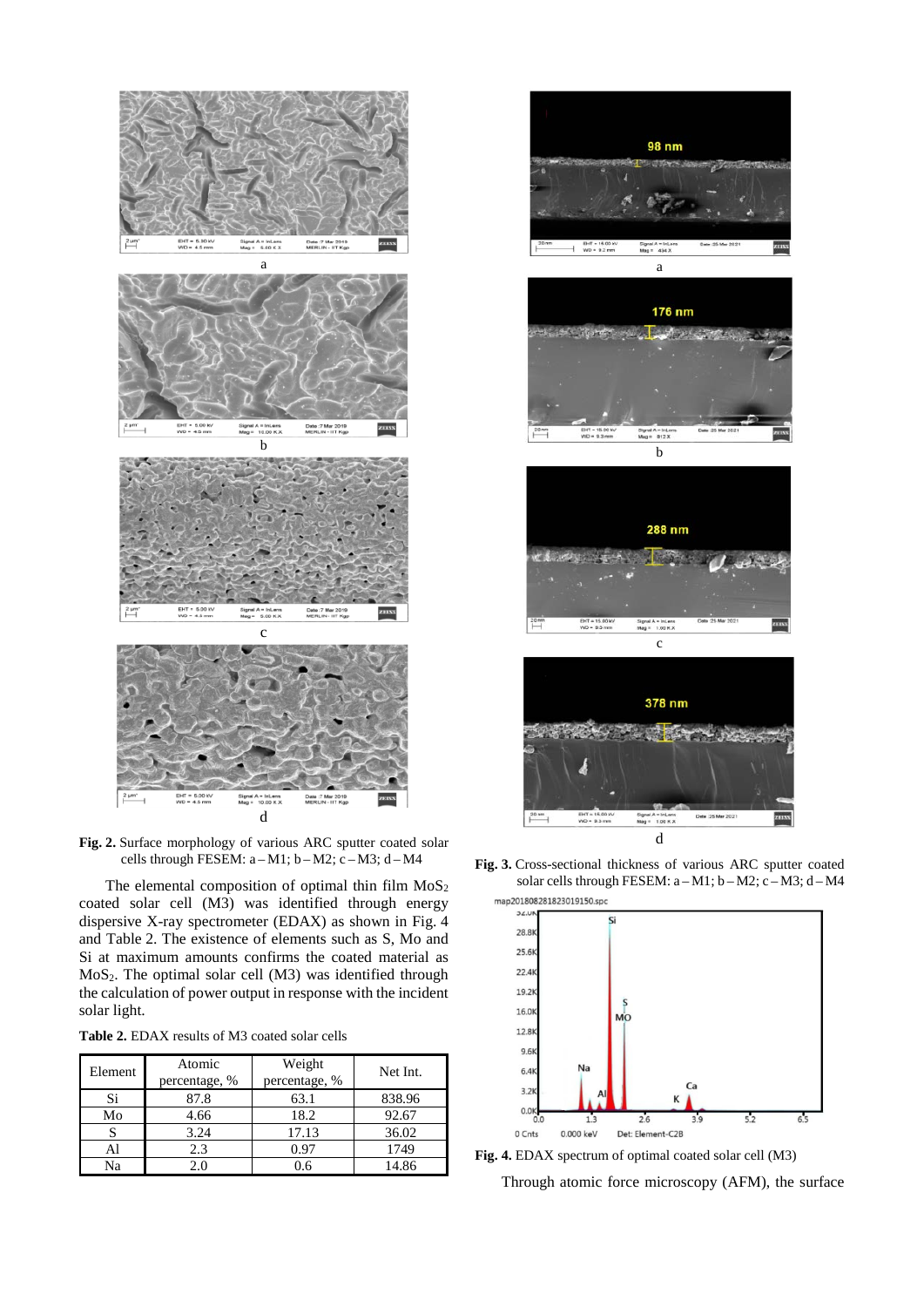topography of 30 minutes coated sample (M3) which exhibits maximum cell performance was evaluated. The RMS value of surface roughness within the approximated area of  $100 \times 10^{-12}$  m<sup>2</sup> was examined through tapping mode. The surface roughness values of various thin film coatings M1 to M4 coated samples were analysed through standard software and found to be 96, 82, 67 and 51 nm.

The two dimensional image and three dimensional view of optimal AR coated solar cell (M3) are shown in Fig. 5.



**Fig. 5.** 3D surface morphology of M3 coated solar cell through AFM technique

The  $MoS<sub>2</sub>$  sputter coating in 30 minutes solar cell was found to be uniform to other surface coatings. The minimum surface roughness coated sample experiences minimum incident light scattering which in turn resulting in maximum light transmittance [\[2\]](#page-5-1). This paves the way for attaining maximum solar cell performance.  $MoS<sub>2</sub> AR coatings on$ solar cell surface experience better light transmittance and minimal reflectance than uncoated solar cell in visible spectrum. The thin film coatings hold high degree of transparency. The light transmittance and reflectance of various coated solar cell and uncoated solar cell are plotted in Fig. 6 and Fig. 7.



Fig. 6. Optical transmittance of various MoS<sub>2</sub> sputter deposited solar cells

From these plots, the maximum transmittance and minimum light reflectance was attained for M3 coated solar cell as 95 % and 4 %. Also, it is clear that increasing the coating thickness increases light transmittance by minimizing reflectance up to 288 nm (M3) coated solar cell. Further increase in coating thickness lead to the declined light transmittance and increased reflectance. The AR coating beyond optimal thickness (288 nm) inhibits the light reaching the depletion region (for M4 coated sample), hence a minimum quantity of exciton generation occurs due to maximum light scattering[\[13,](#page-5-9) [18\]](#page-6-4).



Fig. 7. Optical reflectance of various MoS<sub>2</sub> sputter deposited solar cells

The four probe method helps to examine the electrical resistivity of bare cell and other coated samples thatare represented in Fig. 8. The resistivity of bare cell and other coated samples (M1 to M4) were found to be  $8.7 \times 0^3$  ohm-cm,  $5.75 \times 10^{3}$  ohm-cm,  $4.07 \times 10^{3}$  ohm-cm,  $2 \times 10^{-3}$  ohm-cm and  $3.07 \times 10^{-3}$  ohm-cm. From these data, the resistivity decreases up to certain extent (288 nm). The increase in power conversion efficiency (PCE) is mainly because of the existence of Mo and S elements. Beyond that thickness, there is an increase in electrical resistivity due to increased coating thickness [\[19\]](#page-6-5)and found to be  $3.07 \times 10^{-3}$  ohm-cm.



**Fig. 8.** Resistivity of various MoS<sub>2</sub> sputter deposited solar cells

 $MoS<sub>2</sub> coated and the uncoated solar cell was analysed$ under open and controlled working environment. The PCE of various solar cells under open conditions are tabulated in Table 3. I-V values of different  $MoS<sub>2</sub>$  coated samples and the uncoated solar cell are plotted in Fig. 9. Under the open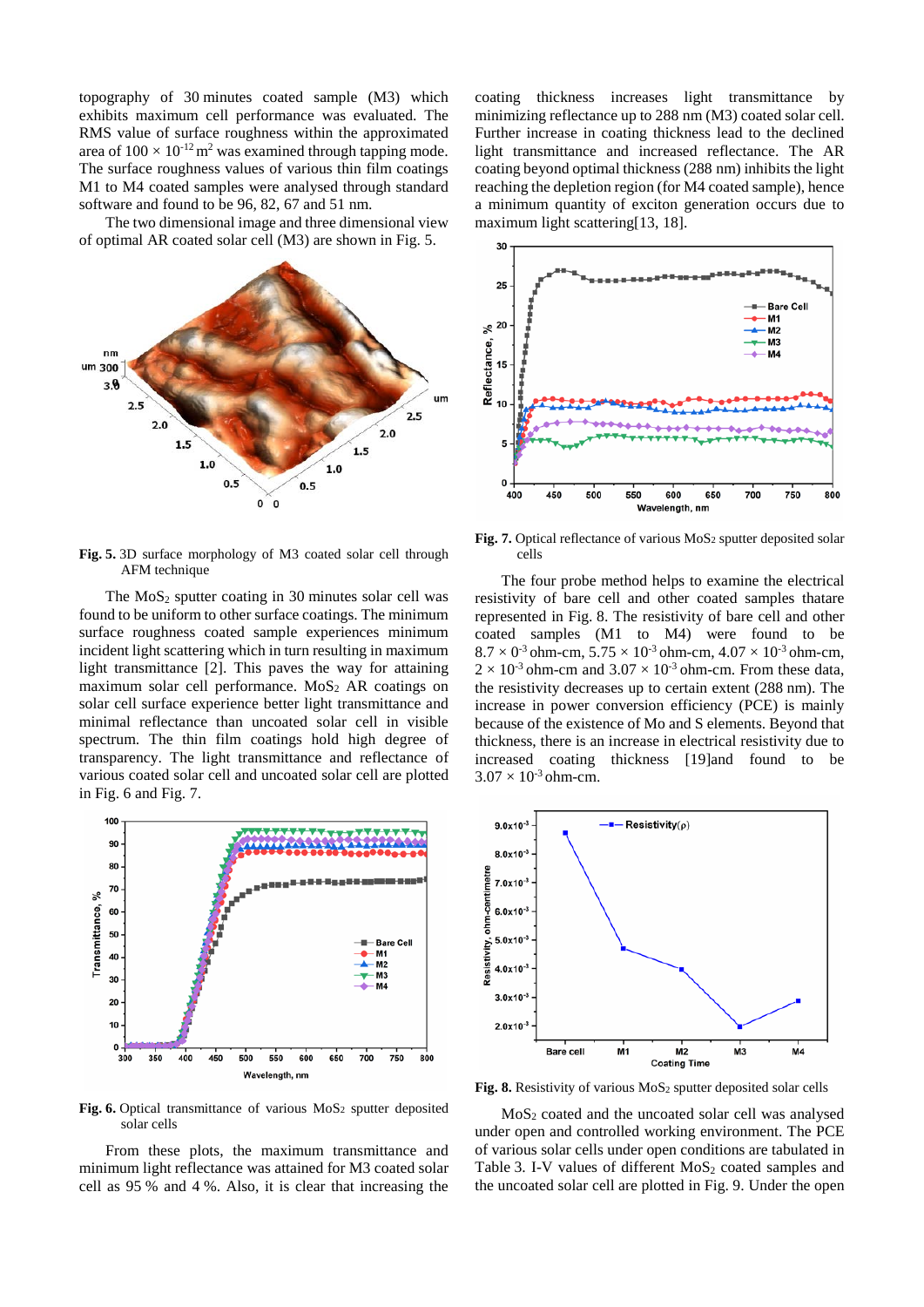conditions, the solar cell was placed under direct sunlight and then its performance was analysed. I-V measurement was performed by Keithley I-V source meter and kick start interfacing software. A pyranometer helps to measure the solar radiation at that instant.The solar cell was analysed at 12.00 pm where maximum solar radiation occurs. From Table 3, it is clear that increase in short circuit current  $(I_{\rm sc})$ and open circuit voltage (*V*oc) results in increased cell performance. In particular, the M3 coated sample showed maximum solar cell performance of 19.19 %. Furthermore, increasing coating thickness lead to decrease in *V*oc and *I*sc.

The main reason for declined cell performance after 30 minutes of the coating was due to increased coating layer thickness. This in turn inhibits the light transmittance reaching the depletion region.

**Table 3.** I-V measurement of various coated samples at open source environment

| Coated<br>samples | Open<br>circuit<br>voltage, V | Short circuit<br>current.<br>mA/cm <sup>2</sup> | Fill<br>factor,<br>$\frac{0}{0}$ | PCE,<br>$\%$ |
|-------------------|-------------------------------|-------------------------------------------------|----------------------------------|--------------|
| Bare<br>cell      | 0.633                         | 31.75                                           | 76.30                            | 14.97        |
| M1                | 0.635                         | 32.52                                           | 76.54                            | 15.38        |
| M <sub>2</sub>    | 0.648                         | 36.48                                           | 77.13                            | 17.11        |
| M <sub>3</sub>    | 0.653                         | 39.02                                           | 78.11                            | 19.19        |
| M4                | 0.651                         | 38.69                                           | 77.26                            | 17.97        |



Fig. 9. I-V Plot of various MoS<sub>2</sub> sputter deposited solar cells under direct sunlight (open)

In the closed conditions, neodymium lamp acts as a solar simulator and is capable of emitting one sun radiation  $(1000 \text{ W/m}^2)$ . There is a very minimum fluctuation of incident light radiation under controlled light source. The generated PCE,  $I_{\rm sc}$  and  $V_{\rm oc}$  values of bare cell and the coated cell are tabulated in Table 4.

**Table 4.** I-V measurement of various coated samples at closed source environment

| Coated<br>samples | Open<br>circuit<br>voltage, V | Short circuit<br>current.<br>mA/cm <sup>2</sup> | Fill<br>factor,<br>$\frac{0}{0}$ | PCE.<br>$\frac{0}{0}$ |
|-------------------|-------------------------------|-------------------------------------------------|----------------------------------|-----------------------|
| Bare<br>cell      | 0.631                         | 33.52                                           | 75.12                            | 15.88                 |
| M <sub>1</sub>    | 0.637                         | 36.52                                           | 76.10                            | 17.54                 |
| M <sub>2</sub>    | 0.654                         | 38.60                                           | 77.00                            | 19.42                 |
| M <sub>3</sub>    | 0.667                         | 40.92                                           | 77.79                            | 21.01                 |
| M4                | 0.665                         | 39.58                                           | 71.80                            | 20.03                 |

Under the closed condition, there is a constant light illumination which always results in slightly enhanced performance of the solar cell. The uncoated solar cell exhibits  $V_{\text{oc}}$  of 0.631 V,  $I_{\text{sc}}$  of 33.52 mA/cm<sup>2</sup>, FF of 75.12 % and PCE of 15.88 %. From experimentation, the 30 minutes coated solar cell (M3) showed maximum solar cell performance with PCE of 19.42 %. Increasing coating time increases the efficiency from 15.88 to 19.42 %. Further increase in coating thickness leads to a drop in cell performance with a subsequent decrease in  $I_{\rm sc}$  and  $V_{\rm oc}$ [\[20\]](#page-6-6). Fig. 10 depicts the I-V characteristic curve of  $MoS<sub>2</sub>$  coated and uncoated solar cells under closed operating conditions.



Fig. 10. I-V Plot of various MoS<sub>2</sub> sputter deposited solar cells under neodymium illumination (controlled source)

Fig. 11 and Fig. 12 represents the thermal behaviour of uncoated and AR coated solar cells (M1, M2, M3 and M4) under open and controlled operating conditions.



**Fig. 11.** Thermal images:  $a$  – uncoated;  $b$  – M1;  $c$  – M2;  $d$  – M3; e – M4 solar cell samples (open source)

Due to constant light illumination in closed source, maximum heat can be experienced by the solar cell than in open atmospheric conditions. The solar cell temperature is inversely proportional to the solar cell performance and directly proportional to electrical resistivity [\[21,](#page-6-7) [22\]](#page-6-8).Thermal images of various solar cell samples under open and closed conditions were captured using I-R fluke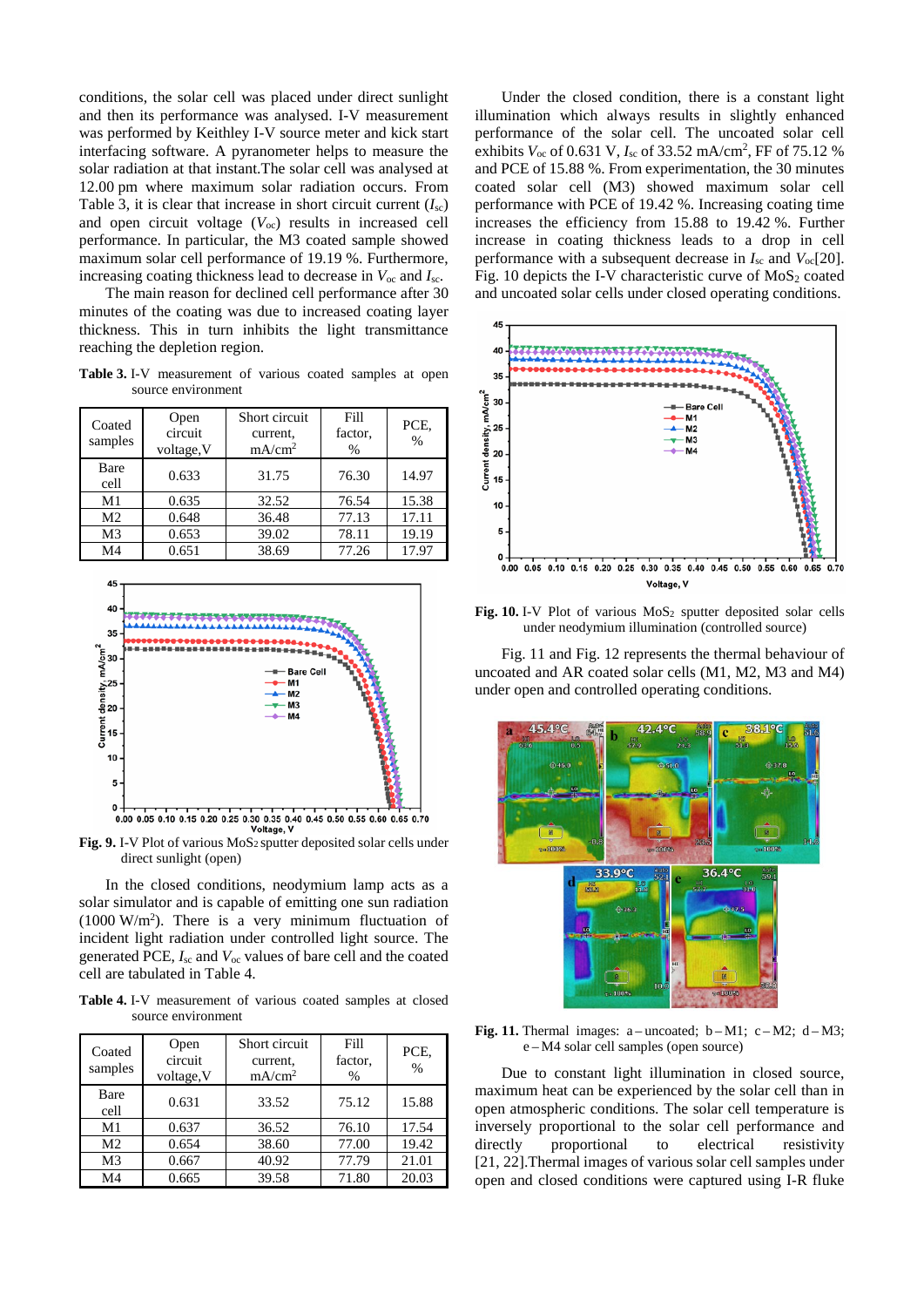thermal imager. From results, M3 coated solar cell experiences minimum cell temperature, maximum PCE and minimum electrical resistivity.

From various observations, M3 reported open condition working temperature  $(33.9 \degree C)$  and closed condition temperature (49.9  $\degree$ C).



**Fig. 12.** Thermal images:  $a$ -uncoated;  $b-M1$ ;  $c-M2$ ;  $d-M3$ ; e – M4 solar cell samples (controlled condition)

Increase in heat flux indirectly indicates reduction in transparency of coated layer and enhanced light scattering. Hence  $658$  nm thickness of  $MoS<sub>2</sub>$  coated solar cell is found to be optimal thickness for attaining maximum cell performance.

#### **4. CONCLUSIONS**

From various experimentations, it is observed that transition metal chalcogenide MoS<sub>2</sub> holds antireflective property and hence allows more photons to pass through the surface coated films. Through RF sputter deposition,  $MoS<sub>2</sub>$ was coated at various sputter times. The cross sectional thickness of coated layers such as 98 nm, 176 nm, 288 nm and 378 nm were examined through FESEM images. The  $XRD$  pattern of synthesised MoS<sub>2</sub> was found to be in accordance with the standard diffraction pattern. The maximum light transmittance and minimum reflectance of 95 % and 4 % are attained for the M3 coated solar cell. Polycrystalline Si solar cell with 30 minutes of  $MoS<sub>2</sub> (M3)$ exhibits maximum PCE of 21.01 % (controlled source) and 19.19 % (open source). The M3 coating was found to have optimal thickness with which maximum light transmittance occurs resulting in maximum solar cell performance.

#### **REFERENCES**

- <span id="page-5-0"></span>1. **Ye, L., Zhang, Y., Zhang, X., Hu, T., Ji, R., Ding, B., Jiang, B.** Sol-gel Preparation of Sio2/Tio2/Sio2-Tio2 Broadband Antireflective Coating for Solar Cell Cover Glass *Solar Energy Materials and Solar Cells* 111  $2013: pp. 160 - 164.$ https://doi.org/10.1016/j.solmat.2012.12.037
- <span id="page-5-1"></span>2. **Kaliyannan, G.V., Palanisamy, S.V., Rathanasamy, R., Palanisamy, M., Palaniappan, S.K., Chinnasamy, M.** Influence of Ultrathin Gahnite Anti-Reflection Coating on the

Power Conversion Efficiency of Polycrystalline Silicon Solar Cell *Journal of Materials Science: Materials in Electronics* 31 2020: pp. 2308 – 2319. https://doi.org/10.1007/s10854-019-02763-2

- <span id="page-5-2"></span>3. **Kaliyannan, G.V., Palanisamy, S.V., Priyanka, E., Thangavel, S., Sivaraj, S., Rathanasamy, R.** Investigation on Sol-Gel based Coatings Application in Energy Sector – A Review *Materials Today: Proceedings* 45 2021: pp. 1138 – 1143. https://doi.org/10.1016/j.matpr.2020.03.484
- <span id="page-5-3"></span>4. **Kaliyannan, G.V., Palanisamy, S.V., Rathanasamy, R.,**  Palanisamy, M., Nagarajan, N., Sivaraj, S., **Anbupalani, M.S.** An Extended Approach on Power Conversion Efficiency Enhancement through Deposition of ZnS-Al2S3 Blends on Silicon Solar Cells J*ournal of Electronic Materials* 49 2020: pp. 5937 – 5946. https://doi.org/10.1007/s11664-020-08361-x
- <span id="page-5-4"></span>5. **Chen, D.** Anti-Reflection (AR) Coatings made by Sol–Gel Processes: A Review *Solar Energy Materials and Solar Cells* 68 2001: pp. 313 – 336. https://doi.org/10.1016/S0927-0248(00)00365-2
- <span id="page-5-5"></span>6. **Dobrzański, L., Szindler, M., Drygała, A., Szindler, M.** Silicon Solar Cells with Al2O3 Antireflection Coating *Open Physics* 12 2014: pp. 666 – 670. https://doi.org/10.2478/s11534-014-0500-9
- 7. **Scholtz, Ľ., Šutta, P., Calta, P., Novák, P., Solanská, M., Müllerová, J.** Investigation of Barium Titanate Thin Films as Simple Antireflection Coatings for Solar Cells *Applied Surface Science* 461 2018: pp. 249 – 254. https://doi.org/10.1016/j.apsusc.2018.06.226
- 8. **Sharma, R., Amit, G., Ajit, V.** Effect of Single and Double Layer Antireflection Coating to Enhance Photovoltaic Efficiency of Silicon Solar *Journal of Nano- and Electronic Physics* 9 (2) 2017: pp. 02001(1-4). https://doi.org/10.21272/jnep.9(2).02001
- 9. **Uzum, A., Kuriyama, M., Kanda, H., Kimura, Y., Tanimoto, K., Fukui, H., Izumi, T., Harada, T., Ito, S.**  Sprayed and Spin-coated Multilayer Antireflection Coating Films for Nonvacuum Processed Crystalline Silicon Solar Cells *International Journal of Photoenergy* 2017 (1) 2017: pp.  $1 - 5$ . https://doi.org/10.1155/2017/3436271
- <span id="page-5-6"></span>10. **Satha, S., Sahu, R., Mun, J., Kim, K.** Thermolytic Deposition of MoS2 Nanolayer for Si Solar Cell Applications *Physica Status Solidi (a)* 217 2020: pp. 1900993 (1 – 7). https://doi.org/10.1002/pssa.201900993
- <span id="page-5-7"></span>11. **Patidar, R., Burkitt, D., Hooper, K., Richards, D., Watson, T.** Slot-die Coating of Perovskite Solar Cells: An overview *Materials Today Communications* 22 2020: pp. 100808. https://doi.org/10.1016/j.mtcomm.2019.100808
- <span id="page-5-8"></span>12. **Sukharevska, N., Bederak, D., Goossens, V.M., Momand, J., Duim, H., Dirin, D.N., Kovalenko, M.V., Kooi, B.J., Loi, M.A.** Scalable PbS Quantum Dot Solar Cell Production by Blade Coating from Stable Inks *ACS Applied Materials & Interface* 13 2021: pp. 5195 – 5207. <https://doi.org/10.1021/acsami.0c18204>
- <span id="page-5-9"></span>13. **Kaliyannan, G.V., Palanisamy, S.V., Palanisamy, M., Subramanian, M., Paramasivam, P., Rathanasamy, R.** Development of Sol-gel Derived Gahnite Anti-Reflection Coating for Augmenting the Power Conversion Efficiency of Polycrystalline Silicon Solar Cells *Materials Science Poland* 37 2019: pp. 465 – 472. https://doi.org/10.2478/msp-2019-0066